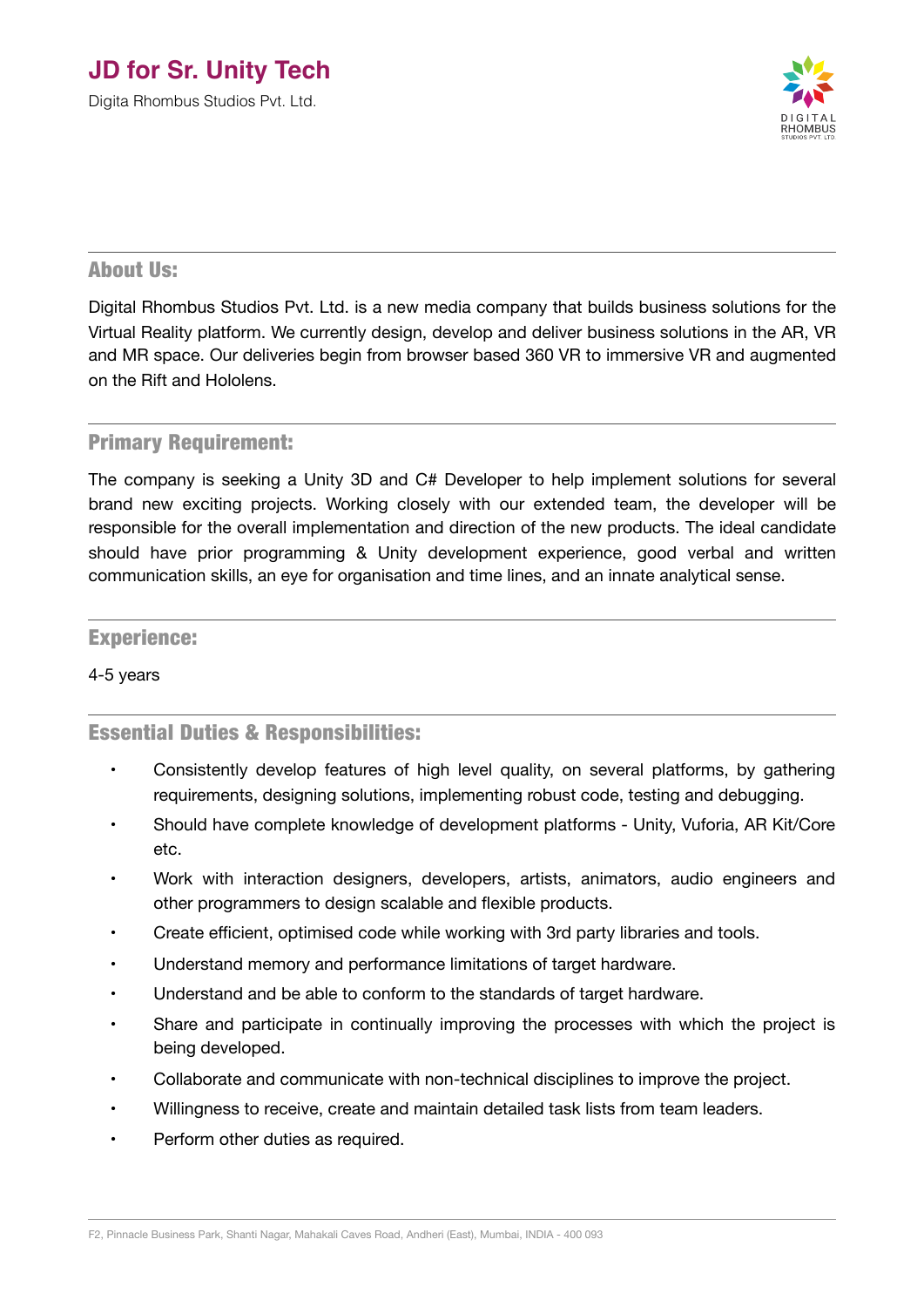## **JD for Sr. Unity Tech**

Digita Rhombus Studios Pvt. Ltd.



## **Required Skills:**

- Strong programming in C++/C# (5+ years).
- Experience with Unity 3D Engine.
- Experience supporting all stages of the development lifecycle.
- Experience with NGUI extension to Unity.
- Knowledge of Visual Studio programming environment.
- Ability to work in cross platform environments (Windows, iOS, Android).
- Ability to architect systems from scratch.
- Software prototyping to convey quick ideas.
- Works well both in a team and independently.
- Active skills improvement ability.

## **Education:**

## Bachelor's Degree. (Computer Engineering would be preferred)

## **Desired Skills:**

- OpenGL/DirectX.
- Prior industry VR/AR development.
- Mobile Apps (iPhone, Android, etc.).
- Prior experience with interfaces, GUIs a significant plus.
- Ability to quickly and efficiently convey technical and complex ideas to solutions.
- Project lead experience.
- Unity 3D, Vuforia, AR Kit/Core etc.
- Working & functional knowledge of Unreal Engine will definitely attract attention.